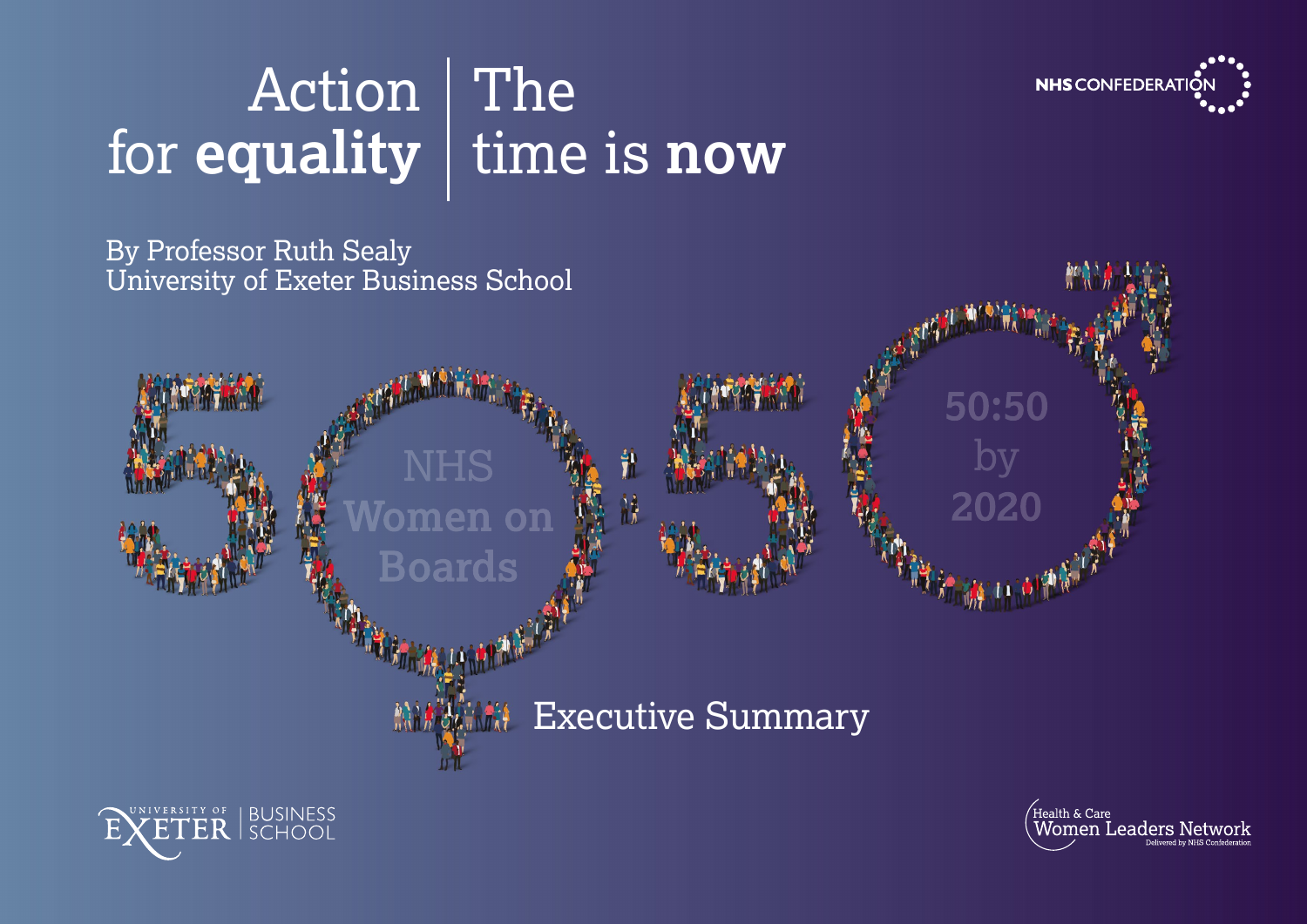This research was led by **Professor Ruth Sealy,** University of Exeter Business School, with thanks to **Leah Boundy, Sam Evans & Katie Kelsey** for their excellent research assistance.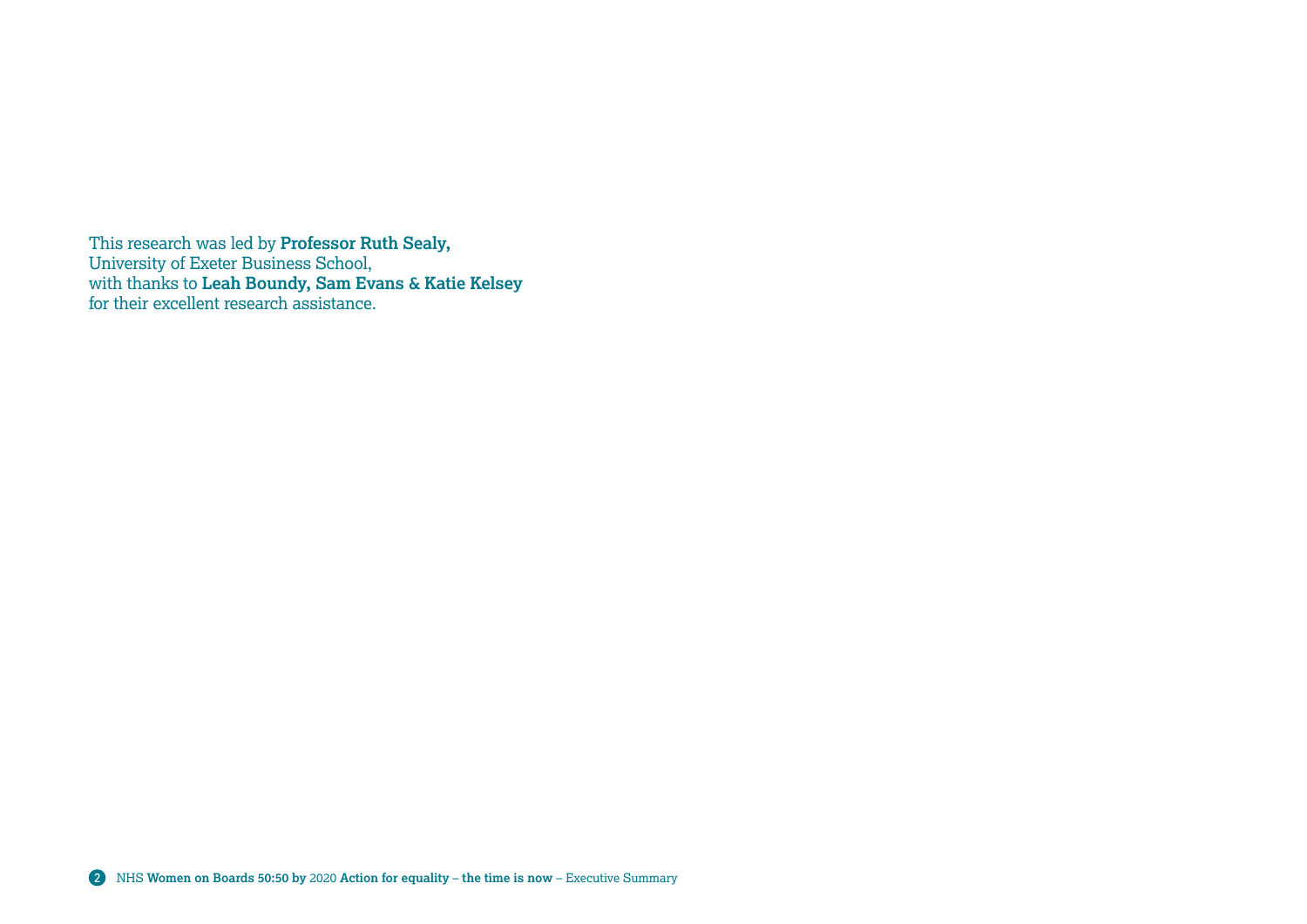# **FOREWORD**

Authentic health and care leadership, based on breadth of thought, expertise and experience from multiple perspectives, is not just a lofty ideal we should strive towards. It is essential, overdue and needed now. Leadership which lacks diversity is outdated and inexcusable in modern society. It is the relic of a bygone era based on traditional comfort zones and power structures. Most importantly, it inhibits our ability to represent, understand, empathise with and fully meet the needs of the communities we serve.

In 2016 the then chair of NHS Improvement, Ed Smith, took on the role of diversity champion for NHS women. Adopting the approach Lord Davies took with the FTSE 100 and with the research led by Professor Ruth Sealy (University of Exeter Business School), Ed published the report 'NHS Women on Boards 50:50 by 2020. The report called for 500 more women on NHS boards by 2020.

So where are we now? The good news is we have made some progress but there remains much more for each of us to do. The seven case studies included in the full report demonstrate what is possible with the leadership, mindset and culture that creates the conditions to support women and black and minority ethnic (BME) leaders, both executive and non-executive, onto NHS boards.

• national data set that tracks each of the protected The Health & Care Women Leaders Network is committed to the drive to increase the number of women on NHS boards. We are increasingly looking at leadership through an intersectional lens and therefore this report also considers BME representation on boards. The absence of a characteristics of NHS boards continues to be problematic.

• go off track but no one calls if you aren't paying Without the data it is difficult to hold leaders and the health and care system to account. Put simply, there is no consequence for not having a diverse board. As one leader said: "You will get a call if the finances attention to diversity."

further given the focus and effort now on the recovery If it hadn't been for COVID-19 we would have published this report in March 2020. We considered delaying it and restoration across the NHS. However, given the findings in the report and the inequalities COVID-19 has cast further light on, we felt it imperative to share our findings now with NHS leaders.

• I wish to thank Professor Ruth Sealy for her further research and writing the report. Also, Danny Mortimer, chief executive of NHS Employers, for his support to do this follow-up work, the Health & Care Women Leaders Network members, and the guiding group for the advice they gave.

I ask every leader and aspiring leader across the NHS to read the full report. The evidence within it and the case studies included demonstrate what can be achieved when leaders set clear goals for the diversity of their boards. However, whilst goal setting and the data is important to track progress it will be the mindset, behaviour, working conditions and culture shaped by those leading organisations and health and care systems that achieve diverse boards.

We need 150 more women in board-level positions to reach our goal. Taking action for equality and inclusion has never been more urgent and the time is now.



**Samantha Allen** Chair, Health & Care Women Leaders Network Chief Executive, Sussex Partnership NHS Foundation Trust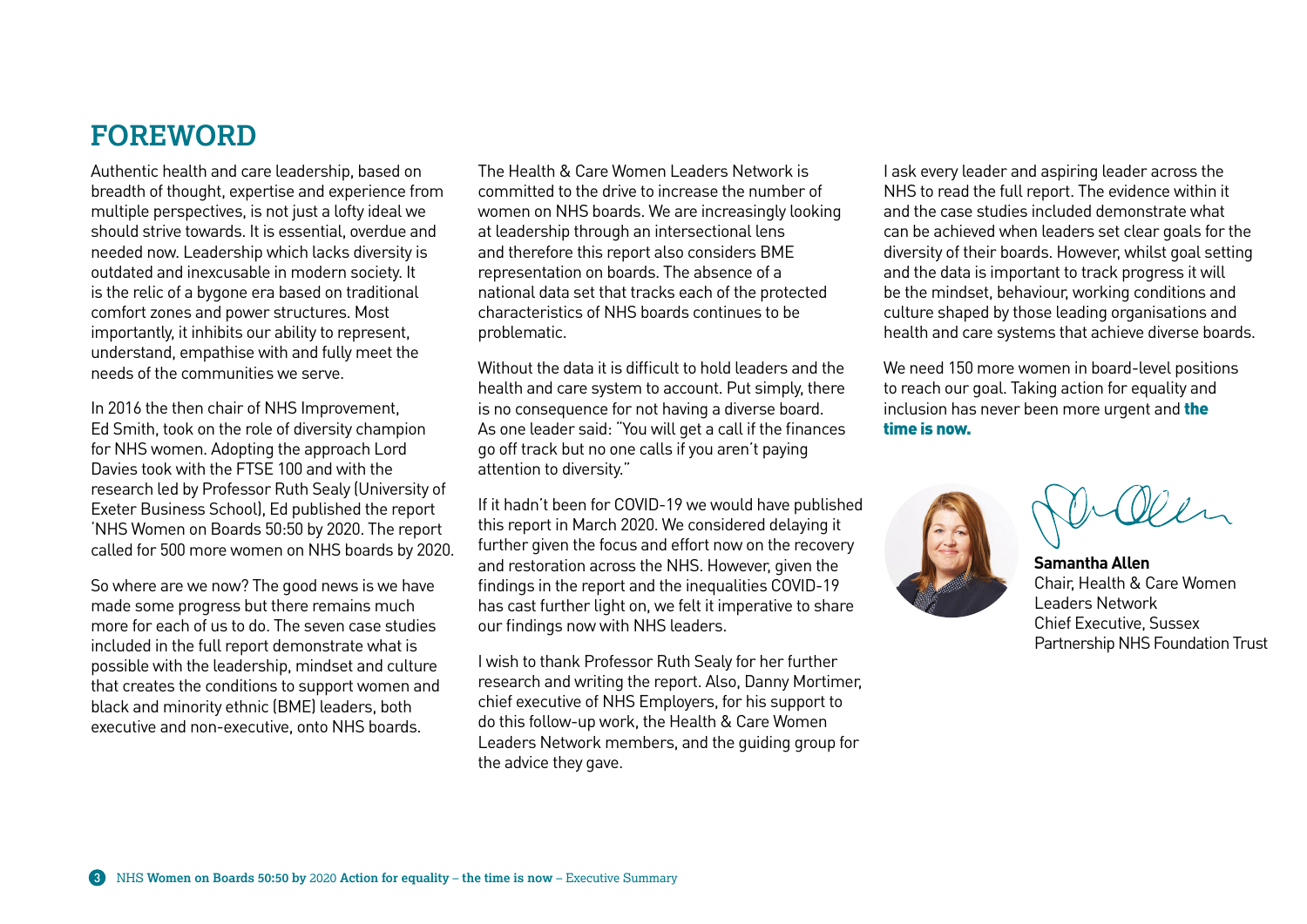**SUMMARY OF REPORT FINDINGS**

**The benefits of diverse leadership have been extolled extensively in academic and practitioner publications. This report focuses on the behavioural responses required of senior individuals within the NHS boardrooms to ensure real progress: the why, what and how of achieving boardroom diversity.**

This report includes analysis of board-level data on over 3,000 directors across NHS trust boards in England and arm's-length bodies (ALBs), and over 70 in-depth semi-structured interviews with board chairs, directors, and women aspiring to directorship positions. Progress has been made, but there is much yet to do. Whilst the headlines of this report focus on the quantitative data for leadership diversity, the qualitative interviews highlight the mindset required of leaders to shift the culture towards one of inclusion. **Inclusive leadership is requisite to reap the benefits of diversity and develop the compassionate leadership to which the NHS aspires.**

The full report has four main sections (board data, interviews with chairs, medical directors (MD) and chief finance officers (CFO)) plus seven mini case studies, detailing actions chairs have taken to diversify their boards. All contribute to our knowledge base of boardroom composition and processes, across NHS boards. In addition, they have helped uncover or confirm some key barriers to women's progression to board-level roles in finance and medicine.

#### **Board data**

- Within a workforce that is 77 per cent female, the data reveals an overall increase in **women's representation on NHS trust boards in England to 44.7 per cent**, up by nearly 5 per cent from 2017. Data from 213 trust boards shows representation ranges from 15.4 per cent to 77.8 per cent.
- Using the European Commission's definition of gender balance of 40-60 per cent of each sex represented, 115 of the 213 trusts (54 per cent) are within this target.
- Data also reveals an overall representation of 8.9 per cent BME directors. Boards' ethnicity representation ranged from 0 per cent to 46.7 per cent, revealing significant regional differences within that figure.
- Across the 13 ALBs, the percentage of female directors ranged from 18.2 per cent to 66.7 per cent, with an average figure of 39.9 per cent. This figure has hardly moved since 2017 (38.3 per cent).
- For BME directors these figures ranged from 0 per cent to 30 per cent, with an average of 10.5 per cent. **There were still 70 all-white NHS trust boards and six all-white ALB boards.**
- Overall, executive directors across NHS trusts in England and ALBS are gender balanced, with women holding 48.8 per cent of roles in trusts and 44.2 per cent in ALBs. On trust boards, this figure is skewed by the over-representation of women in nursing, with 89 per cent of chief nursing officer roles being held by women. **Chief executive and chief operating officer roles are gender balanced. However, as was the case in 2017, CFO and MD roles have poor female representation despite majority female workforces** (CFO decreased to 25.3 per cent, MD increased to 29.0 per cent). Interviews with women currently in and aspiring to these roles, provide useful insights regarding perceptions of barriers and potential solutions to making these goals more realistically attainable.
- **The proportion of female non-executive directors (NED) has increased**, but is still not sufficiently gender balanced, with no obvious supply explanation. Women now hold 40.9 per cent of NED roles, but only 37 per cent on ALBs. Interviews with chairs provide specific suggestions of best practice in how to actively diversify their boards for gender and ethnicity. **This information will feed into the NHS Confederation taskforce to improve representation among NHS NEDs**.

**We need 150 more executive and non-executive female directors (including 40 more female MDs and 50 more female CFOs) to reach gender balance across NHS trust and ALBs boards in England.**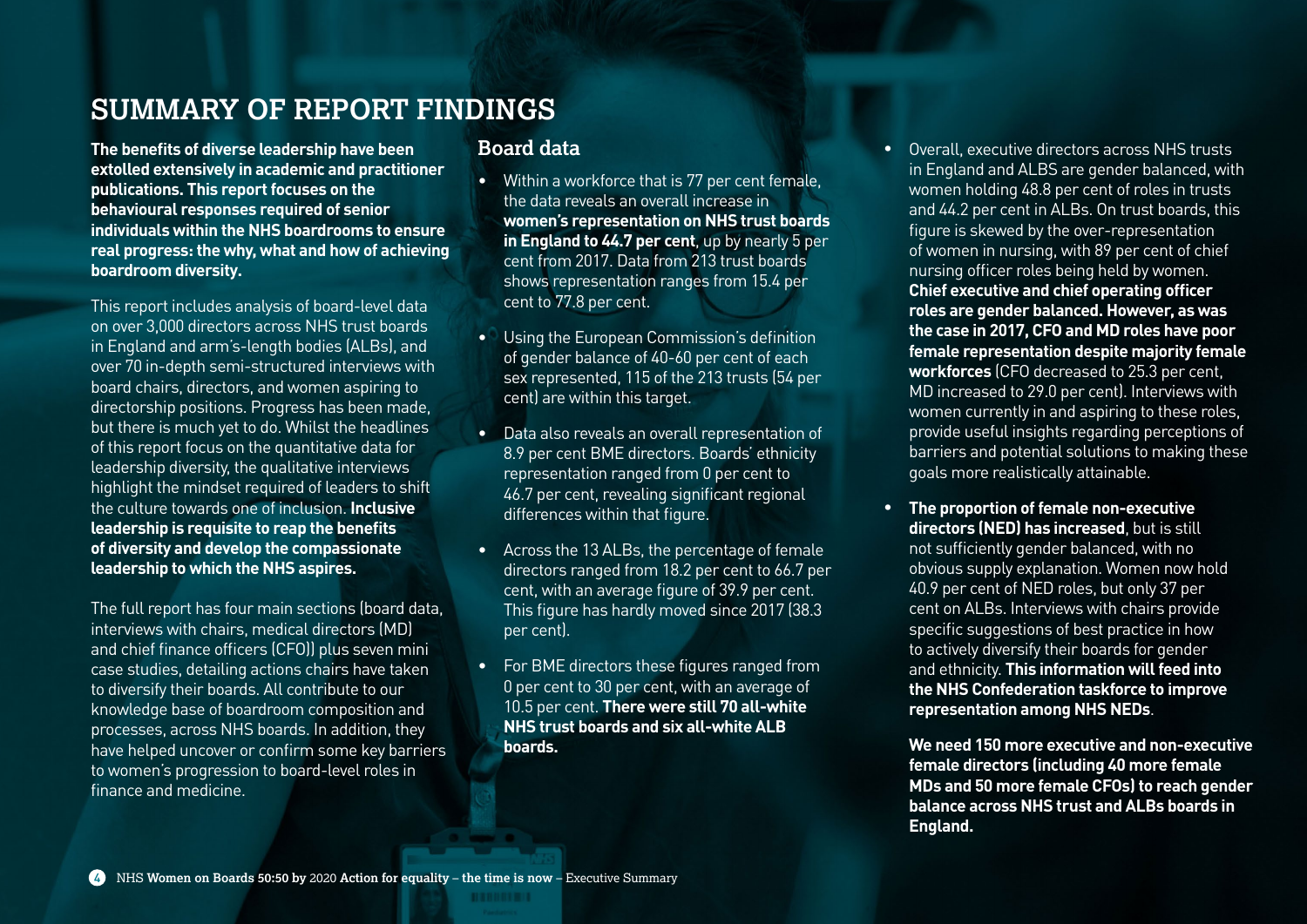#### **Interviews with chairs**

From our board data, we identified the top 20 most diversified trust boards across England in terms of gender and ethnicity. We interviewed chairs from 13 of the 20, plus four others to ensure a good spread across regions, services and trust types (see full report). We took a behavioural approach to the 17 interviews to ascertain **why** they had diversified their board, **what** they had changed and **how** (see full report for detailed findings).

#### **Motivations to diversify (why)**

- **Board processes leading to better decision making and effectiveness.**
- **Representation of community leading to greater legitimacy and better patient outcomes.**
- **Representation of staff leading to better talent management.**

The chairs spoke of three equally important motivations for and benefits of board diversity. Most ardently, the chairs talked about better board processes, how the composition impacts the dynamics, bringing better conversations, different perspectives, and new solutions proposed. They recognised the challenge of managing these differing perspectives, seeing their role as facilitating 'robust conversations' in order to arrive at the best decision-making.

Being representative of one's service users and community was discussed not as a nice to have, but as critical for the provision of the best and most effective care service. Concern was expressed that, from a patient safety point of view, ignorance of community issues without that representation may lead to failures in fundamental duties. Additionally, having representation on the board helps build legitimacy with the community, leading to better patient outcomes.

More than 75 per cent of NHS employees are female and overall almost one in five employees are from a BME background, rising to 40 per cent in some areas. Chairs felt it was imperative that leadership of their trust was representative of their staff. Reasons from staff included issues of being understood and having faith in board decisions, giving staff confidence in their work. Equally important was the aim of achieving better talent management through greater retention of talented staff, and perceived opportunities that encouraged staff to aspire. Chairs were focused on optimising talent and capability.

#### **Defining diversity (what)**

Chairs with more diversified boards moved beyond just gender and ethnic diversity, taking a more holistic approach. They were concerned about other characteristics, such as sexuality, disability and age, 'life experience' with mental health, and functional diversity including allied health professionals on their boards. Overall, it was clear that **chairs with diversified boards moved beyond a tactical approach of compliance to one of strategic inclusivity, aiming for true cognitive diversity, proactively seeking and managing diverse skills, characteristics and experiences.**

#### **Approach to diversification (how)**

#### **Approach**

- Intention
- **•** Purposeful action
- Data
- Determination

Chairs clearly articulated their belief that greater board diversity was not going to happen on its own. This awareness and understanding of systemic issues gave them permission for positive action towards purposeful composition. With detailed data, they were emphatic that diversification had to be managed explicitly and proactively, just like any other change process. Their attitudinal approach and personal commitment was notable.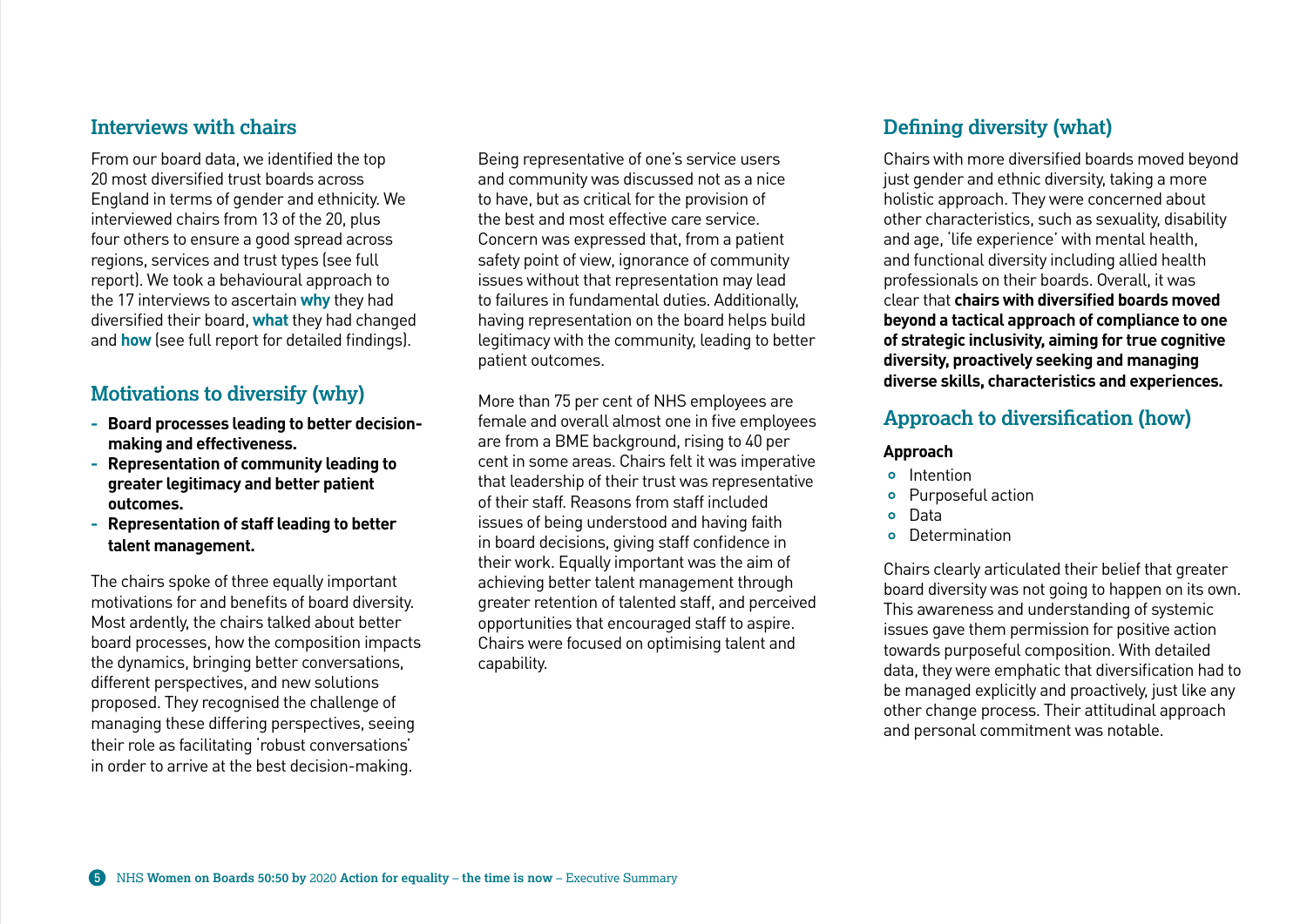## **Levers of change**

- Community
- Search firms
- Governors
- Communications

A number of common levers of change were utilised to make their programme of change successful. Specifically, for NEDs, chairs discussed actively engaging with their communities' networks and using outreach exercises to find a broader range of candidates, such as through local business or Asian networks. With search firms, the key message was to be explicit about expectations of good quality diverse candidates, and being open to wherever the best talent was. In foundation trust appointments, chairs worked hard with their governors, providing diversity training specifically for the appointment process. They benefitted from the governors' community involvement and diverse networks, accessing a broader reach of candidates. Chairs also spoke of the importance of strategically communicating their intentions regarding diversity, often in non-traditional forms, such as their own social media use, to build the board's reputation and communicate the trust's values, persuading more diverse candidates to apply for roles.

- Appointment process
- Associate NEDs
- Adapting the executive appointment process
- Succession planning/talent management

Echoing the Lord Davies Review findings in the private sector, the main area effecting change to board composition was the appointment process. For example, areas included: rewriting the recruitment pack; stopping rolling appointments; recruitment training; diverse panels; purposeful shortlists; challenging interviewing techniques; and flexing criteria. Using multiple hires and the 'tiebreaker rule' allowed chairs to consider diversity holistically across their board. The successful use of the associate NED scheme was also recommended. Gender awareness and the different expectations and treatment of candidates was a focus of the appointment process for executive roles, but overwhelmingly chairs articulated the importance of proactive succession planning and strategic talent management. Spotting, encouraging, developing, and supporting candidates from middle through to senior management gave a more diverse pool of potential executives.

Other themes covered by the chairs' interviews included the importance of transparency in diversity data; dealing with issues of resistance and challenge within their own board or governors; the clarity of messages from NHS leadership; and the implications of diversity for integrated care systems (ICS) (see full report).

### **Case studies**

**Actions for change** The seven case studies throughout the main report each focus on the actions of a chair in furthering the diversity on their boards. Examples include:

- how shifting board culture led to improved Care Quality Commission (CQC) ratings
- how to cultivate inclusive boards, embed psychological safety, orchestrate difference, avoid groupthink and produce better decisions
- understanding the motivations to change, including legitimacy, better talent management and greater board effectiveness
- paying attention to data in individual organisations and challenging chairs to own the requisite change
- completely overhauling every aspect of the recruitment process, internal and external, to move effectively towards more diverse and inclusive boards.

#### **Interviews with current and aspirant female CFOs and MDs**

Interviews with 55 women currently in or aspiring to these board roles, provide useful insights regarding perceptions of barriers and potential solutions to making these goals more realistically attainable. As mentioned in the forthcoming report on the gender pay gap in medicine<sup>1</sup>, women have made up the majority of medical school graduates for more than 25 years, but the system of medical careers was not designed for the needs of women. Many of the systemic issues identified by our interviewees have been predictable for a generation and are not going to fix themselves. Evidence shows that highly career-oriented women, whether or not they have children, are also highly committed to non-work spheres, and that assumptions about women being either family-oriented or careeroriented present a false dichotomy<sup>2</sup>. If the NHS wants **to optimise the contribution, and retain the majority of, its highly talented staff, then senior roles need to be manageable and accessible to the majority of the 21st century workforce.**

Dacre & Woodhams. (forthcoming). Mend the Gap: The Gender Pay Gap in Medicine Review. Department of Health and Social Care. 1

Walsh (2012), Not worth the sacrifice? Women's aspirations and career 2progression in law firms, Gender Work & Organization, 19(5), pp.508-531.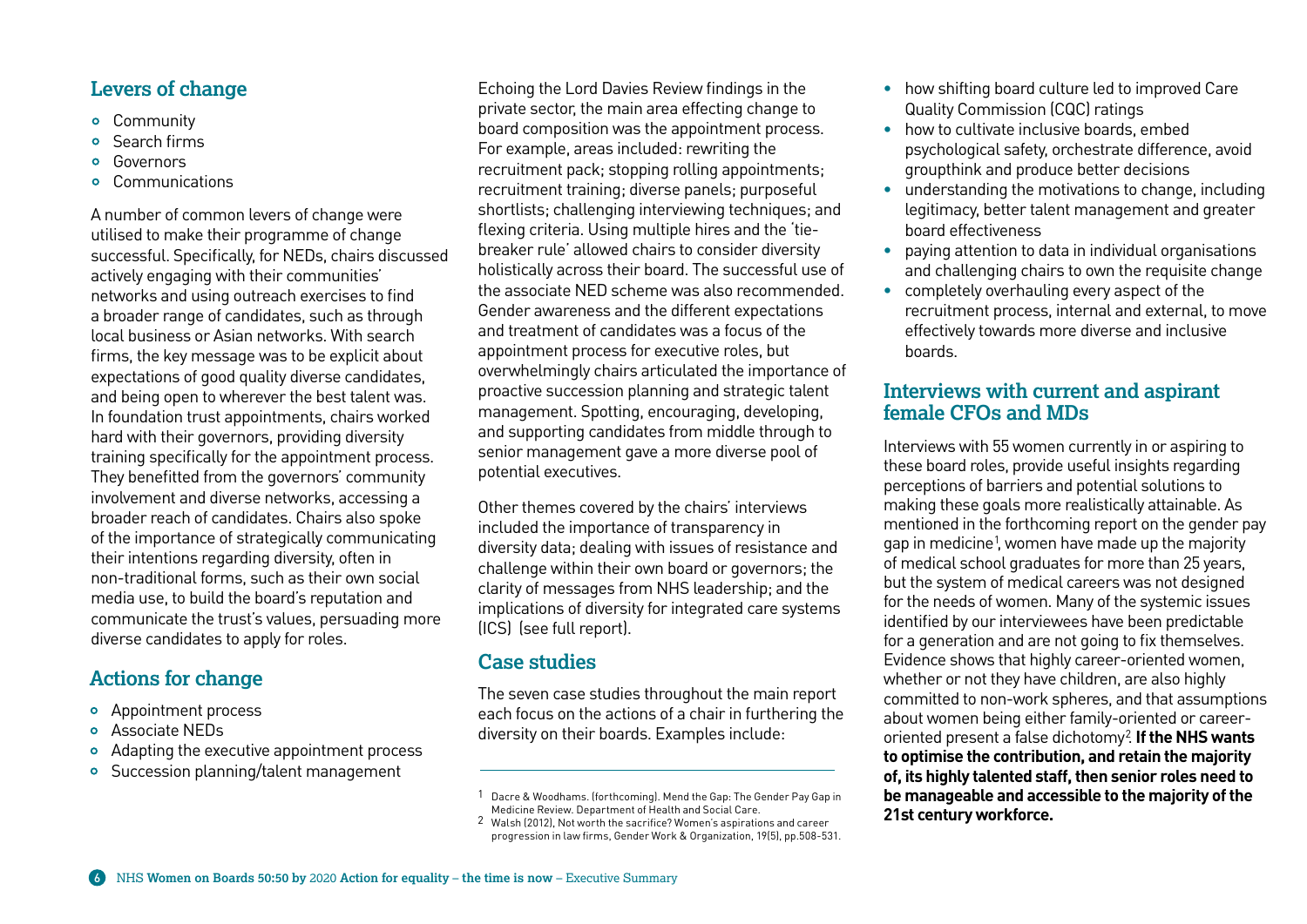# **CONCLUSIONS**

Overall, findings from the chair interviews, the highlighted case studies, and evidence external to the NHS, such as the United Nations, demonstrates that **clear intent, backed up by purposeful action and determination can successfully bring about requisite change.** Time and again, both through our own research and that of several others cited in this report, we see that **accurate and accessible diversity data is a critical first step to change.** The necessity of **system-wide proactive talent management is raised throughout all groups of interviewees.** There is currently no clear career path for doctors into leadership, and limited access or funding to leadership development training, which takes them away from the front line. Prior research reveals that unclear career paths tend to reinforce unfair advantages for men. This need for systemwide proactive talent management is similarly a strong recommendation in the forthcoming gender pay gap report<sup>3</sup>, considering very different sets of data across the NHS, yet coming to several similar conclusions. Both sets of findings also concur with the Interim NHS People Plan 2019:

**'To ensure we have effective leadership at all levels requires a more deliberate approach to talent management: identifying, assessing, developing and deploying individuals with the capacity and capability to make a difference in the most senior positions. We must support and encourage our best leaders to take on the most difficult roles, and we must create a pipeline of clinical and non-clinical talent ready to take on senior leadership positions in future. There is growing evidence that the best healthcare systems have strong clinical leadership at their heart – we need to make it easier for clinicians to pursue a career in management and leadership by building more structured career paths into such roles. Successful talent management is underpinned by collaboration, matching talent to**  service need, rather than competition.<sup>4</sup>

**Whilst increasing diversity is having the different voices and perspectives present, inclusion is when those voices are fully heard. This again requires purposeful shifts in culture and leadership. Several of the chairs in this study have taken great strides towards inclusive cultures at their board level, and are also starting to embed that inclusion throughout their organisation. As cultures become more inclusive, women and minority groups become more attracted to leadership positions. Many initiatives throughout NHS organisations have endeavoured to increase inclusivity but this is extremely challenging if it is not led and role modelled from the top. The chairs in our study also demonstrate that whilst clear direction from the national leadership is important, change at a local level is very much within the gift of individual chairs.**

 $^3$  Dacre & Woodhams. (forthcoming), Mend the Gap: The Gender Pay Gap in Medicine Review. Department of Health and Social Care. 4 Interim NHS People Plan 2019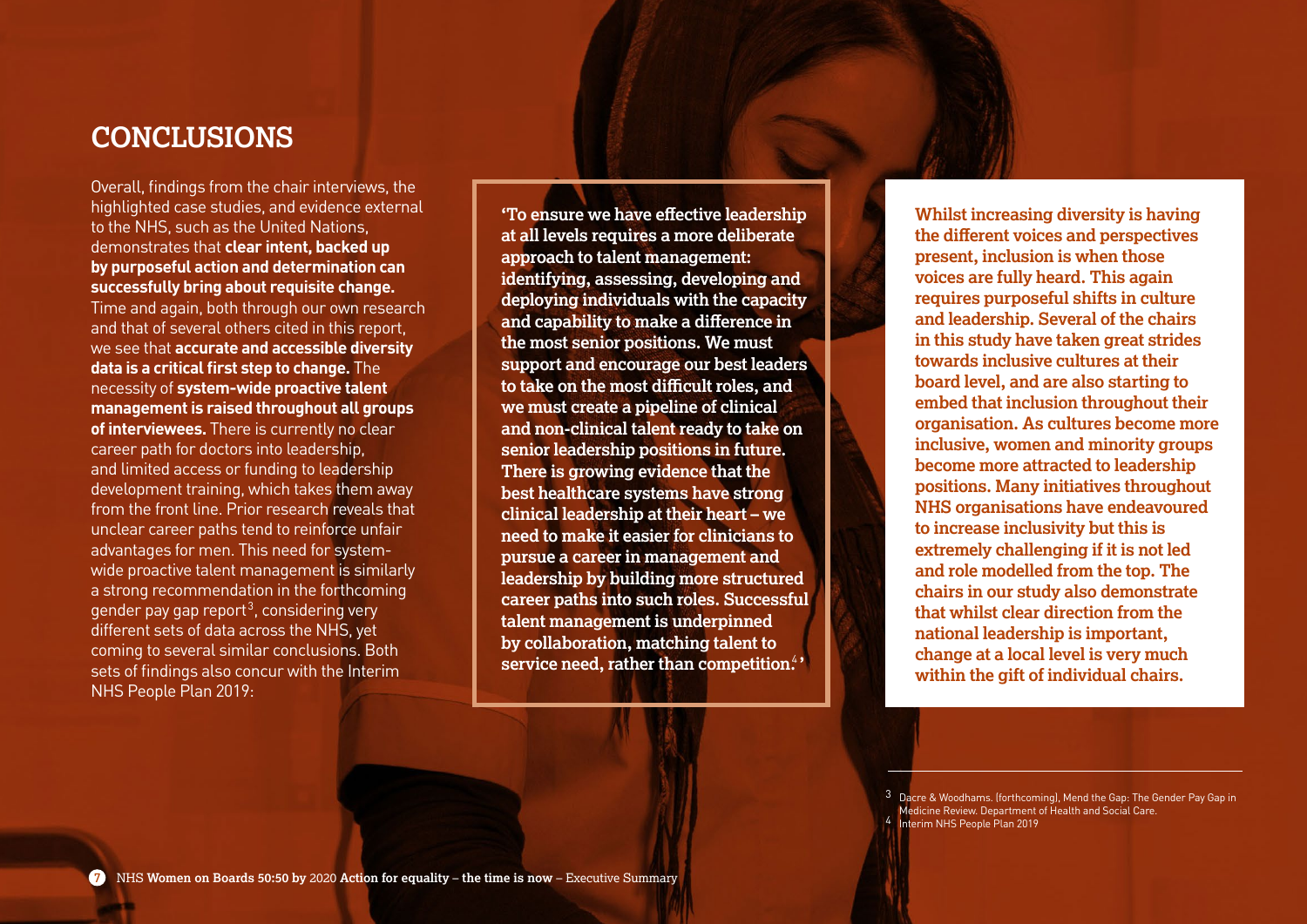# **RECOMMENDATIONS**

**Knowing what must be done does away with fear.** Rosa Parks.

#### **National level**

**1. The provision and use of data - Diversity data**  (at a minimum on gender and ethnicity) on boards and senior management (defined as direct reports to the chief executive and other board directors) **should be monitored, reported and made accessible**. In addition, anonymised diversity data on the director appointment process, including applications, shortlists, offers and acceptances, should be made transparent. The data should be held by NHS England and NHS Improvement (NHSEI) and updated annually (see section 2 of full report).

**2. Implement a national equality scheme -** A

scheme similar to the Athena SWAN programme in higher education institutions should be introduced across all NHS organisations (see section 4.4 of full report). This is also a recommendation from the gender pay gap report.

**3. Diverse and compassionate leadership for integrated care systems -** Work must continue on developing appropriate collaborative leadership styles to take the NHS forward into successful system working as ICSs are established by April 2021. The lessons about appointment processes distilled from the interviews with chairs should be mandated by NHSEI and the independent chairs to form the basis of recruitment to all ICS leadership structures (see section 3.9 of full report).

**4. Accountability -** The well-led framework and CQC inspections should include specific reviews of board appointment processes with reference to whether and how chairs have considered and acted to improve diversity by protected characteristic (see section 3.8). In relation to gender diversity, particular attention should be paid to non-executive, CFO and MD appointments and talent management plans (see section 3.5 of full report).

a a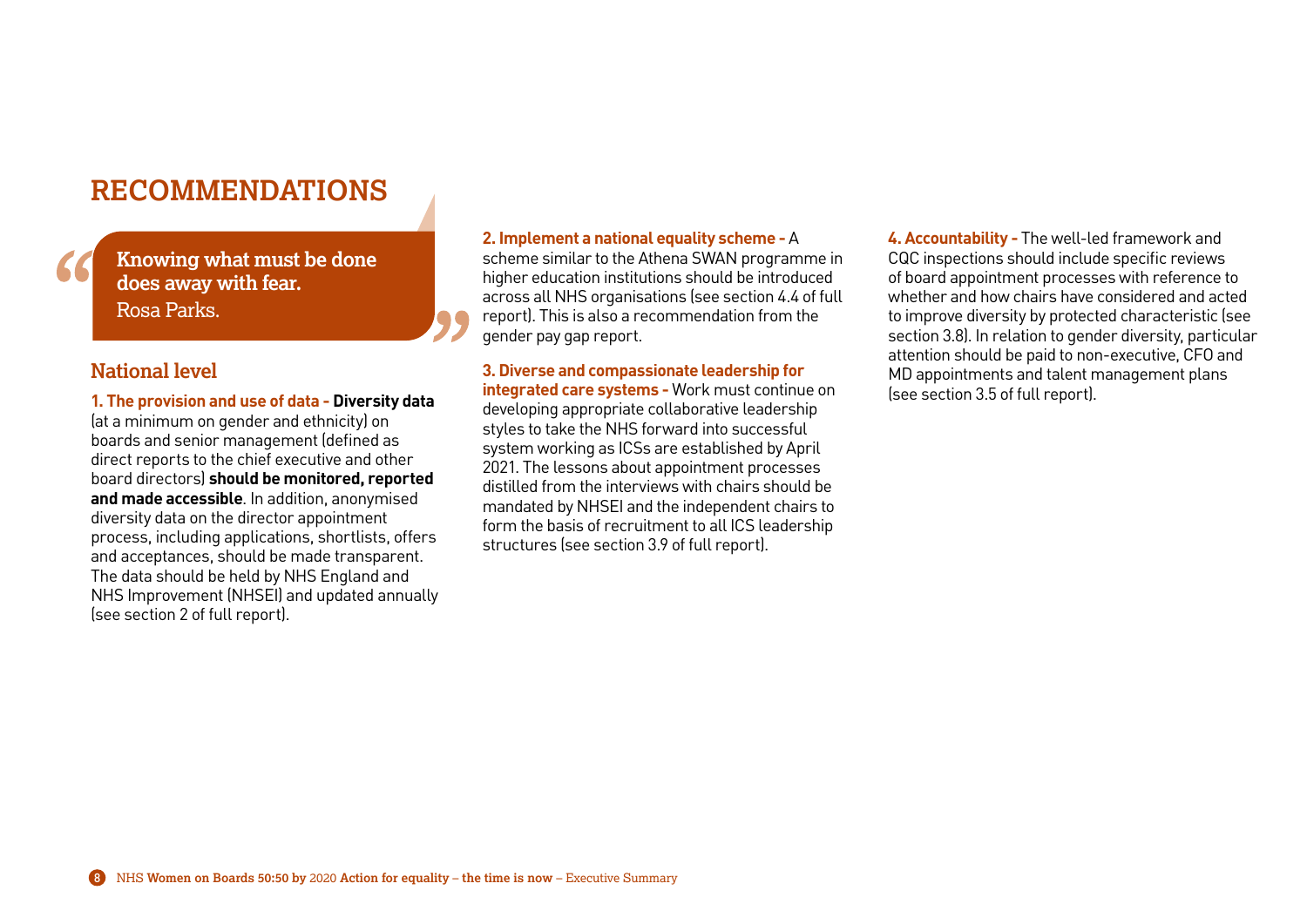#### **Chair and board directors (of ALBs and trusts)**

#### **5. Diversity must become core business for all**

**NHS boards -** Diversity data, for example current figures, appointment and retention data, should be a regular part of board information. Any initiatives should have levels of success measured and reported on, as with any other change programme. Directors should be accountable.

**6. Strategic inclusivity -** Every board member should be able to explain their understanding of the importance of diversity, and what they are doing to improve inclusion within their own board and organisation. Boards need to move beyond a tactical approach of compliance to one of strategic inclusivity.

**7. Managing boardroom dynamics -** Chairs should ensure boards have the psychological safety that allows difficult conversations. Chairs must demonstrate inclusivity and cultural competence as the culture will be set by their behaviours.

**8. Board appointments -** Chairs should have explicit objectives, relevant to their organisation, to ensure board diversity (see section 3.5 of full report). There should be clear succession plans for CFO and MD roles.

 **9. Lift as you climb -** There should be a proactive approach from board members to develop and encourage the development of leaders from diverse backgrounds at mid and senior levels (see section 3.5 of full report).

**10. Making the unknown accessible -** Emerging leaders at mid and senior levels should be given the opportunity to experience board-level working, for example through shadowing or observing an existing director, and/or joining board-level projects before deciding whether to aim towards the role. This is particularly important for aspiring MDs and CFOs from diverse backgrounds. In some circumstances it may be appropriate to create intermediate deputy or associate director roles in order to offer experience of board-level working ahead of a full board appointment (see sections 3.5, 4 & 5 of full report).

**11. Scaffold the transition -** New and aspirant directors should be encouraged to develop networks within and outside of their current organisation, for example, through their professional body (see sections 3.5, 4 & 5 of full report).

**As you grow older you will discover that you have two hands: one for helping yourself and one for helping others.** Maya Angelou.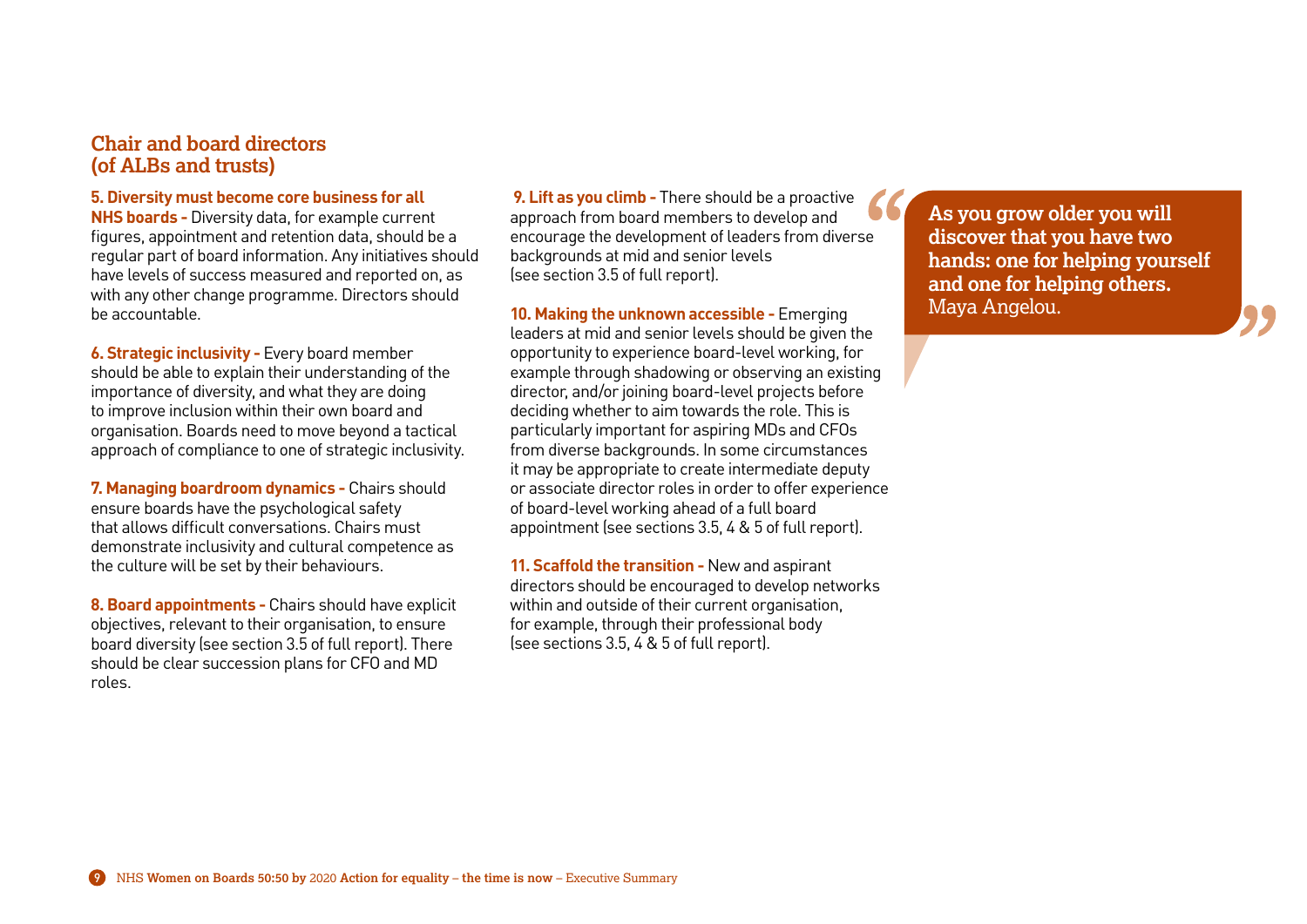#### **Talent management for the 21st century**

**12. Challenge leadership stereotypes and advocate new leadership styles -** Chairs and other board members should explicitly challenge assumptions that stereotype leadership and its characteristics as masculine, or white, advocating more inclusive and collaborative styles.

**13. System-wide proactive talent management -**  The talent management approaches being put in place across regions should explicitly address the deficit in diversity in MD and CFO roles. All NHSEIfunded or commissioned programmes, including third party provided programmes, management training schemes and fellowships, should explicitly publish their participant composition by gender and ethnicity, with a commitment to 50:50 gender diversity.

**14. Encouraging differing career paths -** Talent management programmes should explicitly recognise that rapid linear progression and geographical mobility are not the only indicators of ambition to senior roles. This is particularly relevant for potential CFO roles. A more structured and strategic approach across trusts would help women and leaders from diverse backgrounds gain valued experience.

**15. Enable greater flexibility -**Organisations should ensure that flexible working practices are in place to enable a range of work patterns, and that this is actively supported and role-modelled by the most senior leaders. Presenteeism should be explicitly discouraged. This is also a recommendation from the gender pay gap report.

**16. Job shares -** All roles including board-level roles should be explicitly open to candidates who wish to job share. Job sharing should be seen as a legitimate and viable way of working, with appropriate systems and policies to enable and promote it. This is also a recommendation from the gender pay gap report.